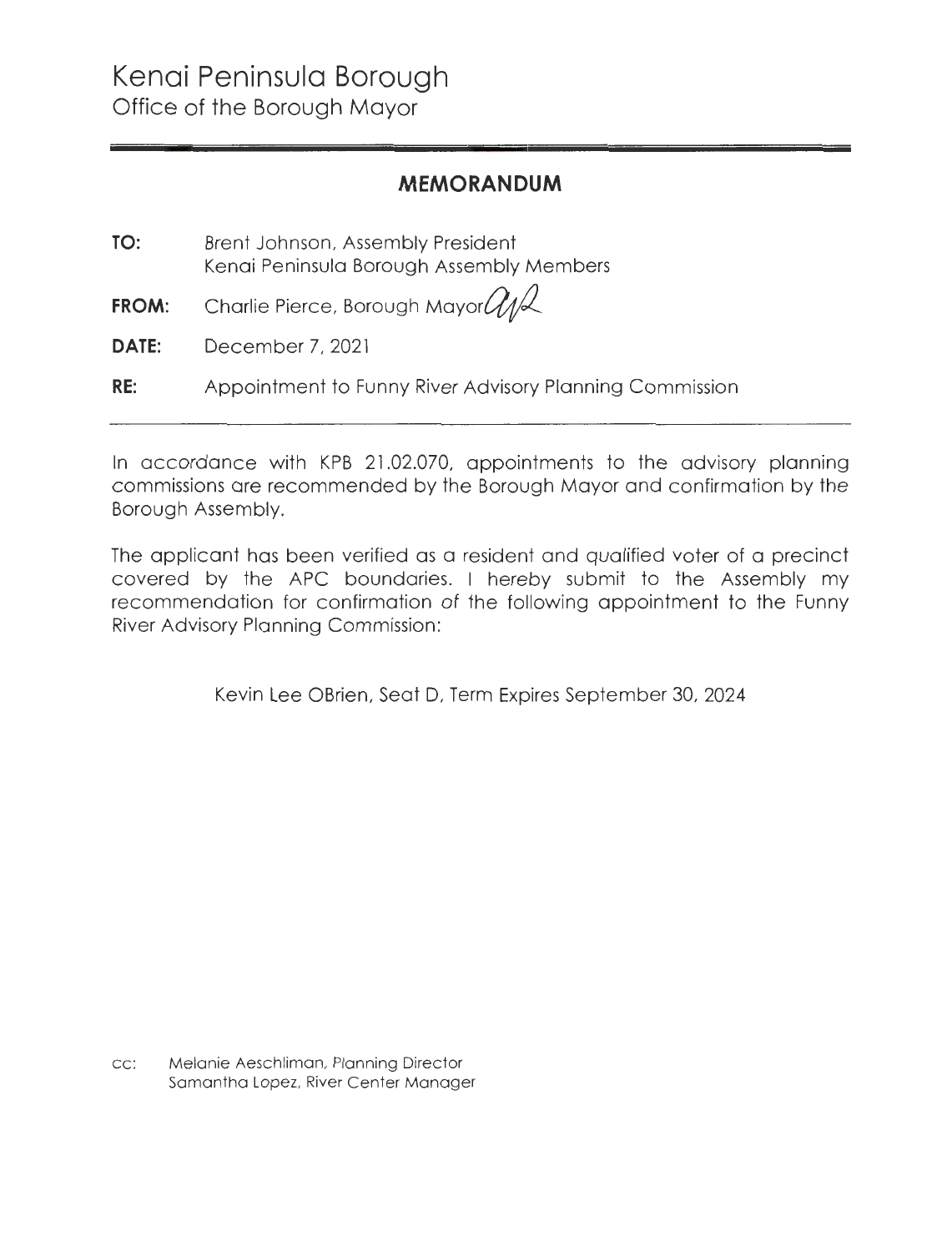# **Kenai Peninsula Borough**  Office of the Borough Clerk

### **MEMORANDUM**

\

| TO: | Charlie Pierce, Borough Mayor $(M \cdot)$ |  |
|-----|-------------------------------------------|--|
|-----|-------------------------------------------|--|

- **THRU:**  Joh ni Blankenship, Borough Clerk { **/f3}** *l/1f* 1, 1
- **FROM:**  Michele Turner, Deputy Borough Clerk *l\_!* **M},;')**
- **DATE:**  November 30, 2021
- **RE:**  Advisory Planning Commission Application for Appointment

A notice of vacancy for the Funny River Advisory Planning Commission Seat D was advertised on the borough's website. The application period closed on September 29, 2021 and remains open until filled.

In accordance with KPB 21.02.050(8), the applicant listed below has been verified as a resident within the APC boundaries and is a qualified voter of the borough. The application is submitted herewith for your consideration .

**Funny River Advisory Planning Commission - Seat D** 

Kevin Lee OBrien

cc: River Center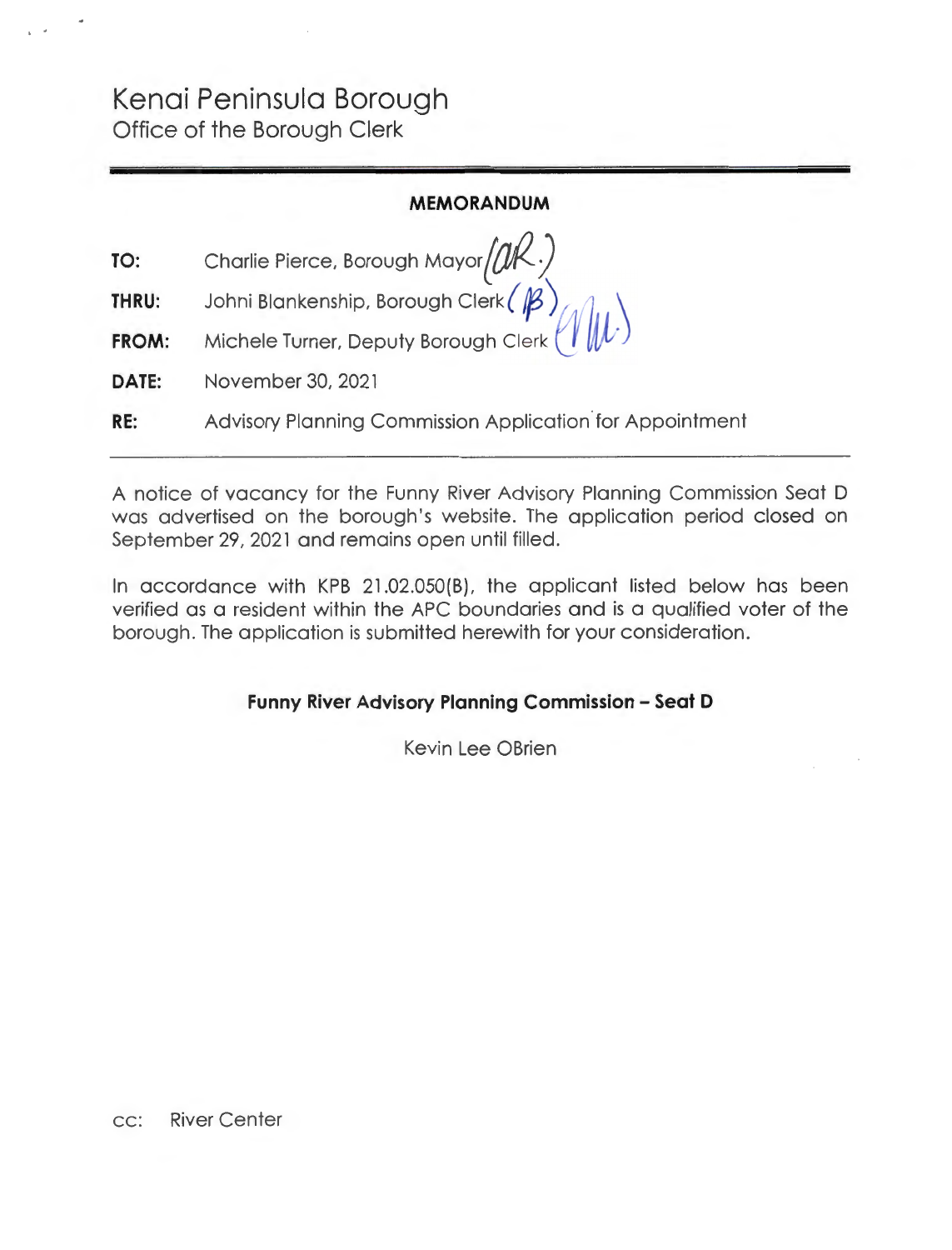# **Kenai Peninsula Borough Planning Department**

 $\mathbb{R}^2$ 

### **Advisory Planning Commission Application Submitted 2021-11-24 15:04:47**

### **APC/Seat: Funny River - Seat D (Term Expires 09/30/2024)**

| <b>Name</b>                                                                         | <b>Mobile Phone</b>                                                                                                                                                                                                                                                                                                                                                                                                                                                                                                                                                                                                                                                                                                      |
|-------------------------------------------------------------------------------------|--------------------------------------------------------------------------------------------------------------------------------------------------------------------------------------------------------------------------------------------------------------------------------------------------------------------------------------------------------------------------------------------------------------------------------------------------------------------------------------------------------------------------------------------------------------------------------------------------------------------------------------------------------------------------------------------------------------------------|
| <b>Kevin Lee OBrien</b>                                                             | (845) 541-3656                                                                                                                                                                                                                                                                                                                                                                                                                                                                                                                                                                                                                                                                                                           |
| <b>Home Phone</b>                                                                   | <b>Work Phone</b>                                                                                                                                                                                                                                                                                                                                                                                                                                                                                                                                                                                                                                                                                                        |
| <b>Email</b>                                                                        | Date of Birth                                                                                                                                                                                                                                                                                                                                                                                                                                                                                                                                                                                                                                                                                                            |
| kevinbrien11@hotmail.com                                                            |                                                                                                                                                                                                                                                                                                                                                                                                                                                                                                                                                                                                                                                                                                                          |
| <b>SSN</b>                                                                          | Voter#                                                                                                                                                                                                                                                                                                                                                                                                                                                                                                                                                                                                                                                                                                                   |
|                                                                                     |                                                                                                                                                                                                                                                                                                                                                                                                                                                                                                                                                                                                                                                                                                                          |
| <b>Residence Address</b>                                                            | <b>Mailing Address</b>                                                                                                                                                                                                                                                                                                                                                                                                                                                                                                                                                                                                                                                                                                   |
| 35423 Goodyear St S Soldotna, Ak 99669                                              | P.O. Box 3213 Soldotna, Ak 99669                                                                                                                                                                                                                                                                                                                                                                                                                                                                                                                                                                                                                                                                                         |
| How long have you lived in the area served<br>by this Advisory Planning Commission? | What knowledge, experience, or expertise will<br>you bring to this board?                                                                                                                                                                                                                                                                                                                                                                                                                                                                                                                                                                                                                                                |
| 7 months                                                                            | Having been born and raised in Alaska, I have<br>long been interested in the layouts of rural<br>communities. I have conducted research and<br>attended meetings to give me a better<br>understanding how decisions are made. My time<br>on student council, in High School, taught me<br>how to listen and collaborate with others. I utilize<br>computer generated 3D modeling to turn ideas<br>into reality. These models help myself and others<br>visualize projects; and how to complete them.<br>They can also protray potential problems before<br>they arise. I also drive for the non-profit<br>C.A.R.T.S., where I get the opportunity to listen<br>to the concerns and needs of members of our<br>community. |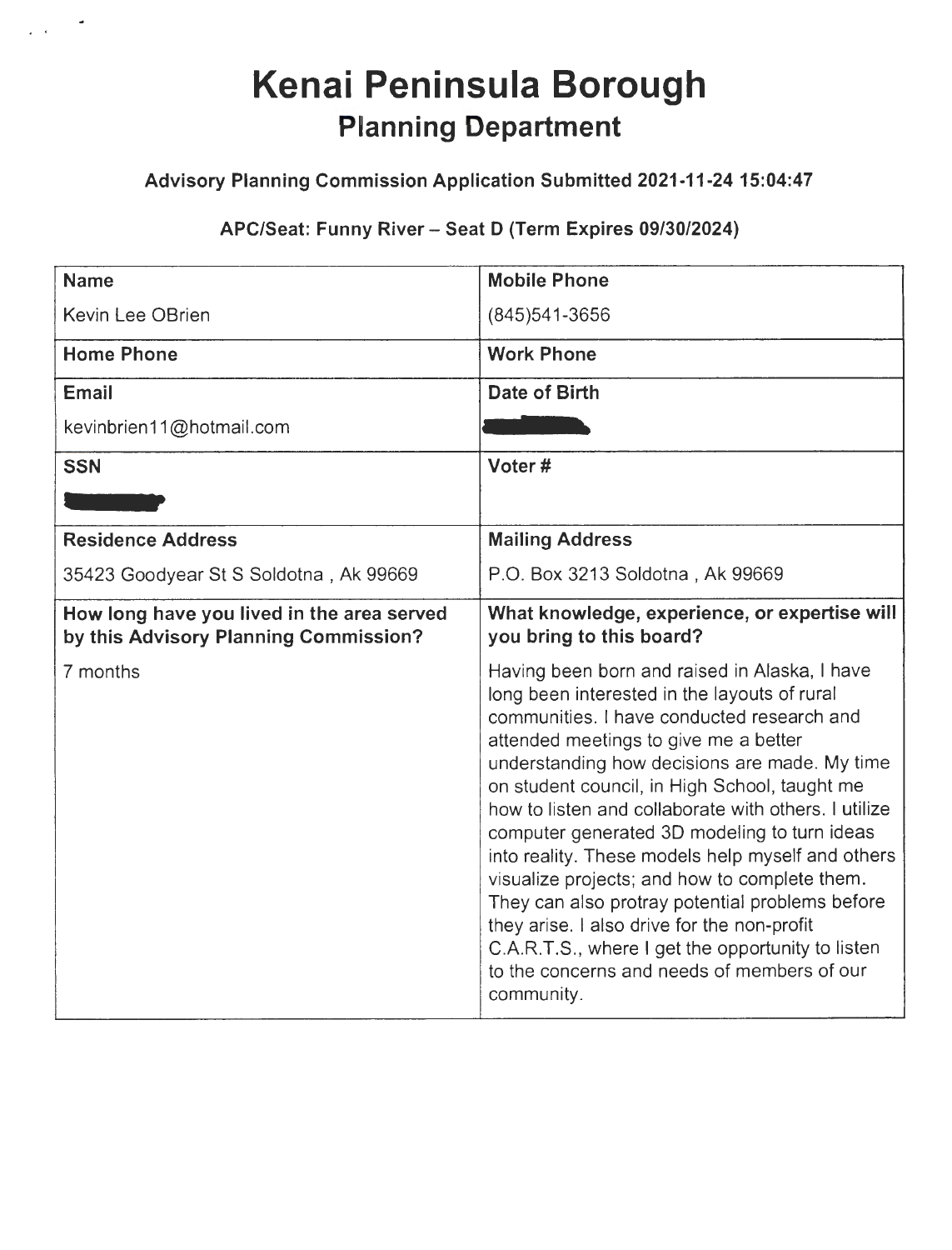# **Kevin L. O'Brien**

cell (845)541-3656 35423 Goodyear St s, Soldotna, Alaska 99669 kevinbrien 11@hotmail.com

**Professional Profile** 

### **Skill sets**

- COL A (P,S,T,X) Dispatching
- Customer service Hours of Service
- Managerial experience Conflict resol<br>• Forecasting 3D modeling
- Forecasting
- 
- 
- 
- 

### **Work Experience**

**COL A Driver Lynden Transport Jan 2021 to May 2021** 

- Driving tractor trailer (Manual/automatic)(53' vans, refer units, flatbeds & stepdecks)
- Preforming pre/post trips on vehicle/trailers & ensuring load is secure/legal weight.
- loading/unloading/strapping/tarping/chaining trailers.
- Operating a forklift and using tracking software to scan product to locations and assigning destinations and weight.
- Good customer service and paperwork organization(Bill of lading and Delivery reciepts).

### **Maintenance worker Chena Hotsprings resort July 2020 to Sept 2020**

- Perform routine checks every 2 hours on; generators, septic/well pumps and pressure levels.
- general repairs; drains, pumps, electrical, vents, toilets etc.
- Working in crawl spaces and wet/cold conditions.
- defrosting ice museum radiators daily.

### **Transportation supervisor Holland America Princess 3/18-10/18 & 4/19-10/19**

- First supervisor on duty (hours of service).
- Checking with drivers as they arrive and helping with any issues that may arise(technical, questions, vehicle swaps, punctuality/absence).
- . Driving coaches and bus when needed .
- . Partnering with mechanics; reporting issues, getting repair time estimates, early morning trouble shooting.
- . Performing driver audits with constructive feedback/training .
- Checking next day's dispatch for discrepancies (vehicles, shifts, coverage, hours, capacity, pre-trips, timing etc.)
- Coordinating coach arrival and staging for rail departures.

### **Transportation lead Vail Corp (Breckinridge) Oct 2018 -April 2019**

- Training new COL drivers for snow and icy conditions.
- Surveying traffic, weather and crowd estimates.
- Partnering with mechanics; reporting issues, getting repair time estimates, early morning trouble shooting.
- Performing driver audits with constructive feedback.
- Writing and adjusting dispatch(drivers, coaches, routes).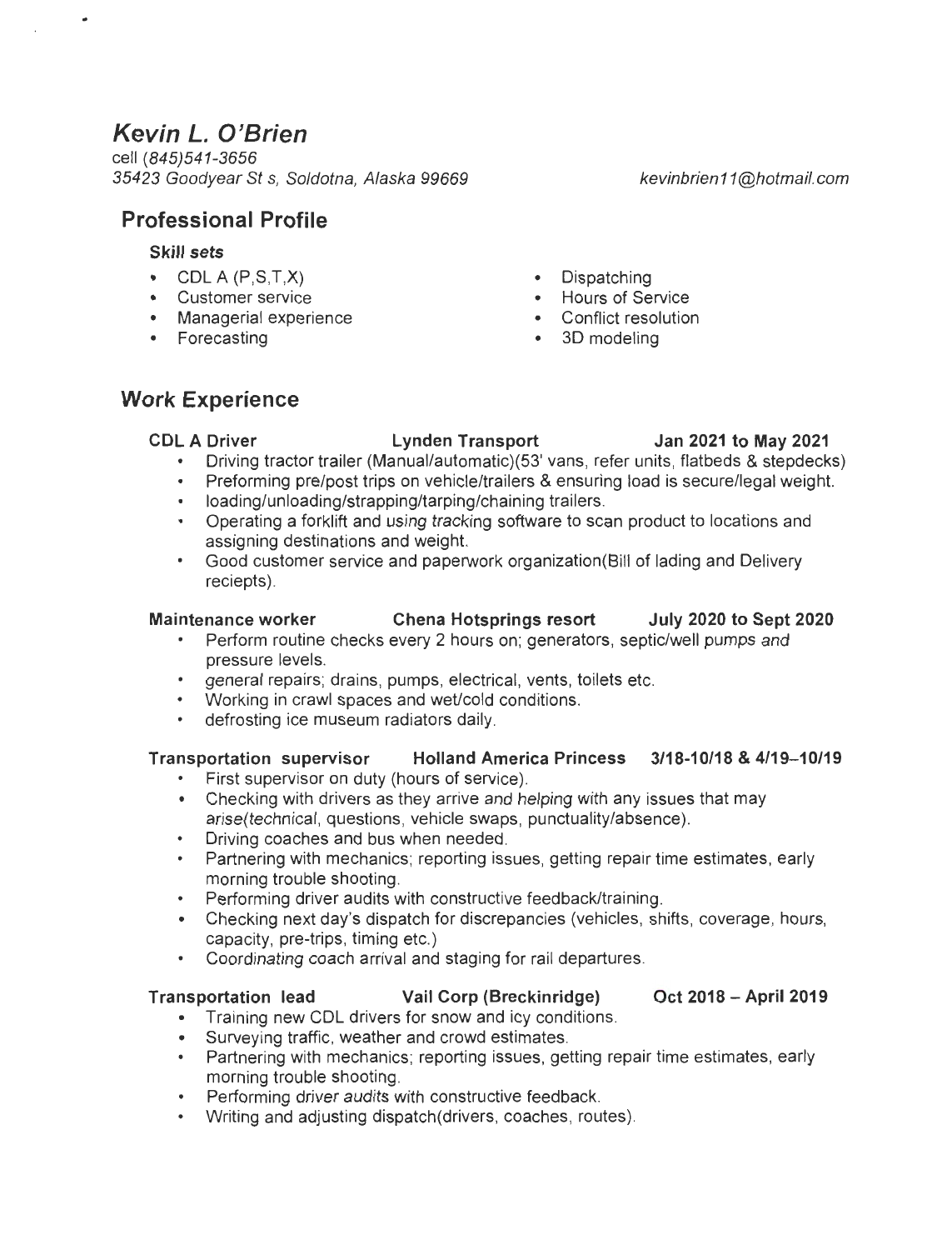- **Electrical supervisor Home Depot** . Training/development of associates about the rules and expectations .
	- . Mitigating shrink, externally with merchandise protection standards, internally with auditing items with significant on hand adjustments.
	- Ordering items based on predictive seasons, contacting vendors with buybacks and supply issues.
	- Working with pro services to streamline large orders/deliveries/transfers .
	- Getting to know my associates/coworkers/managers and find ways to improve the work environment.

### Paint Supervisor **Home Depot** Feb 2017-Jan 2018

- Teaching/coaching associates on rules and expectations.
- Organizing top stock, to insure we rotate through old product and maintain on hand accuracy.
- Collaborating with instructors on the HD "Do-it-yourself workshops", for scheduling supplies and promotional videos.
- Cataloging color formulas for pro customers in both digital(pro paint 2.0) and analog formats.
- Contacting the Behr vendor with expediting large orders, since the outdoor painting season is very short in Alaska.

### **Department supervisor: Paint Lowes Constructed May 2015 - Jan 2017**

Setting schedules to maximize coverage.

- Ordering and calculating arrival times .
- Dividing up tasks that cater to each associates strengths.
- Running reports and working on focus classes .
- Cycle counting and adjusting(physical on hand and computer on hand accuracy).
- Training/developing associates on Rotating stock, customer service, bay maintenance, cleaning.

## **Education**

| High School Diploma | West Valley High, Fairbanks Alaska | Graduated May 2006 |
|---------------------|------------------------------------|--------------------|
| Honors:             | Senior class president             | West Valley 2006   |
| <b>References:</b>  |                                    |                    |

| <b>Business</b> | Name/position                                             | <b>Telephone</b> |
|-----------------|-----------------------------------------------------------|------------------|
| <b>HAP</b>      | Andrew Scholes (Assistant Transpo Manager) (208) 360-4603 |                  |